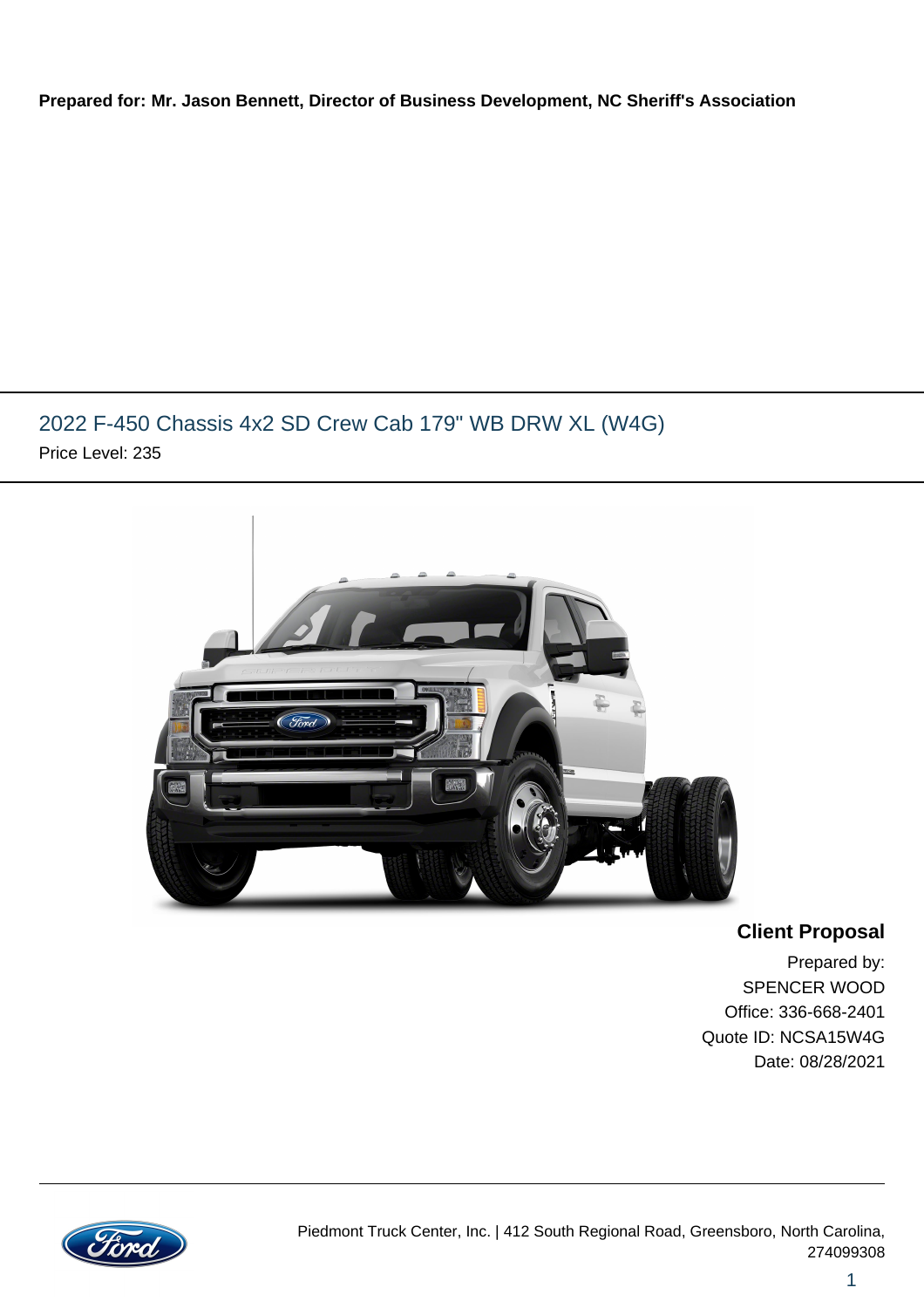Director of Business Development, NC Sheriff's Association

Prepared by: SPENCER WOOD 08/28/2021

Piedmont Truck Center, Inc. | 412 South Regional Road Greensboro North Carolina | 274099308

# 2022 F-450 Chassis 4x2 SD Crew Cab 179" WB DRW XL (W4G)

Price Level: 235 | Quote ID: NCSA15W4G

| As Configured Vehicle        |                                                                                                                                                                                                                                                                                                                                                                                                                                                                                                                                                                                                                                                                                                                                                                                                          |             |
|------------------------------|----------------------------------------------------------------------------------------------------------------------------------------------------------------------------------------------------------------------------------------------------------------------------------------------------------------------------------------------------------------------------------------------------------------------------------------------------------------------------------------------------------------------------------------------------------------------------------------------------------------------------------------------------------------------------------------------------------------------------------------------------------------------------------------------------------|-------------|
| <b>Code</b>                  | <b>Description</b>                                                                                                                                                                                                                                                                                                                                                                                                                                                                                                                                                                                                                                                                                                                                                                                       | <b>MSRP</b> |
| <b>Base Vehicle</b>          |                                                                                                                                                                                                                                                                                                                                                                                                                                                                                                                                                                                                                                                                                                                                                                                                          |             |
| W4G                          | Base Vehicle Price (W4G)                                                                                                                                                                                                                                                                                                                                                                                                                                                                                                                                                                                                                                                                                                                                                                                 | \$43,910.00 |
| <b>Packages</b>              |                                                                                                                                                                                                                                                                                                                                                                                                                                                                                                                                                                                                                                                                                                                                                                                                          |             |
| 650A                         | Order Code 650A                                                                                                                                                                                                                                                                                                                                                                                                                                                                                                                                                                                                                                                                                                                                                                                          | N/C         |
|                              | Includes:<br>- Engine: 7.3L 2V DEVCT NA PFI V8 Gas<br>- Transmission: TorqShift 10-Speed Automatic<br>10R140 with neutral idle and selectable drive modes: normal, tow/haul, eco, deep sand/snow and<br>slippery.<br>- 4.88 Axle Ratio<br>- GVWR: 16,500 lb Payload Package<br>- Tires: 225/70Rx19.5G BSW A/P<br>- Wheels: 19.5" x 6" Argent Painted Steel<br>Hub covers/center ornaments not included.<br>- HD Vinyl 40/20/40 Split Bench Seat<br>Includes center armrest, cupholder, storage and driver's side manual lumbar.<br>- Radio: AM/FM Stereo w/MP3 Player<br>Includes 6 speakers.<br>- SYNC Communications & Entertainment System<br>Includes enhanced voice recognition, 911 Assist, 4.2" LCD center stack screen, AppLink, 1<br>smart-charging USB port and steering wheel audio controls. |             |
| <b>Powertrain</b>            |                                                                                                                                                                                                                                                                                                                                                                                                                                                                                                                                                                                                                                                                                                                                                                                                          |             |
| 99N                          | Engine: 7.3L 2V DEVCT NA PFI V8<br>Gas                                                                                                                                                                                                                                                                                                                                                                                                                                                                                                                                                                                                                                                                                                                                                                   | Included    |
| 44G                          | Transmission: TorqShift 10-Speed<br>Automatic<br>10R140 with neutral idle and selectable drive modes: normal, tow/haul, eco, deep sand/snow and<br>slippery.                                                                                                                                                                                                                                                                                                                                                                                                                                                                                                                                                                                                                                             | Included    |
| X48                          | 4.88 Axle Ratio                                                                                                                                                                                                                                                                                                                                                                                                                                                                                                                                                                                                                                                                                                                                                                                          | Included    |
| <b>STDGV</b>                 | GVWR: 16,500 lb Payload Package                                                                                                                                                                                                                                                                                                                                                                                                                                                                                                                                                                                                                                                                                                                                                                          | Included    |
| <b>Wheels &amp; Tires</b>    |                                                                                                                                                                                                                                                                                                                                                                                                                                                                                                                                                                                                                                                                                                                                                                                                          |             |
| <b>TGJ</b>                   | Tires: 225/70Rx19.5G BSW A/P                                                                                                                                                                                                                                                                                                                                                                                                                                                                                                                                                                                                                                                                                                                                                                             | Included    |
| 64Z                          | Wheels: 19.5" x 6" Argent Painted<br><b>Steel</b><br>Hub covers/center ornaments not included.                                                                                                                                                                                                                                                                                                                                                                                                                                                                                                                                                                                                                                                                                                           | Included    |
| <b>Seats &amp; Seat Trim</b> |                                                                                                                                                                                                                                                                                                                                                                                                                                                                                                                                                                                                                                                                                                                                                                                                          |             |
| A                            | HD Vinyl 40/20/40 Split Bench Seat<br>Includes center armrest, cupholder, storage and driver's side manual lumbar.                                                                                                                                                                                                                                                                                                                                                                                                                                                                                                                                                                                                                                                                                       | Included    |

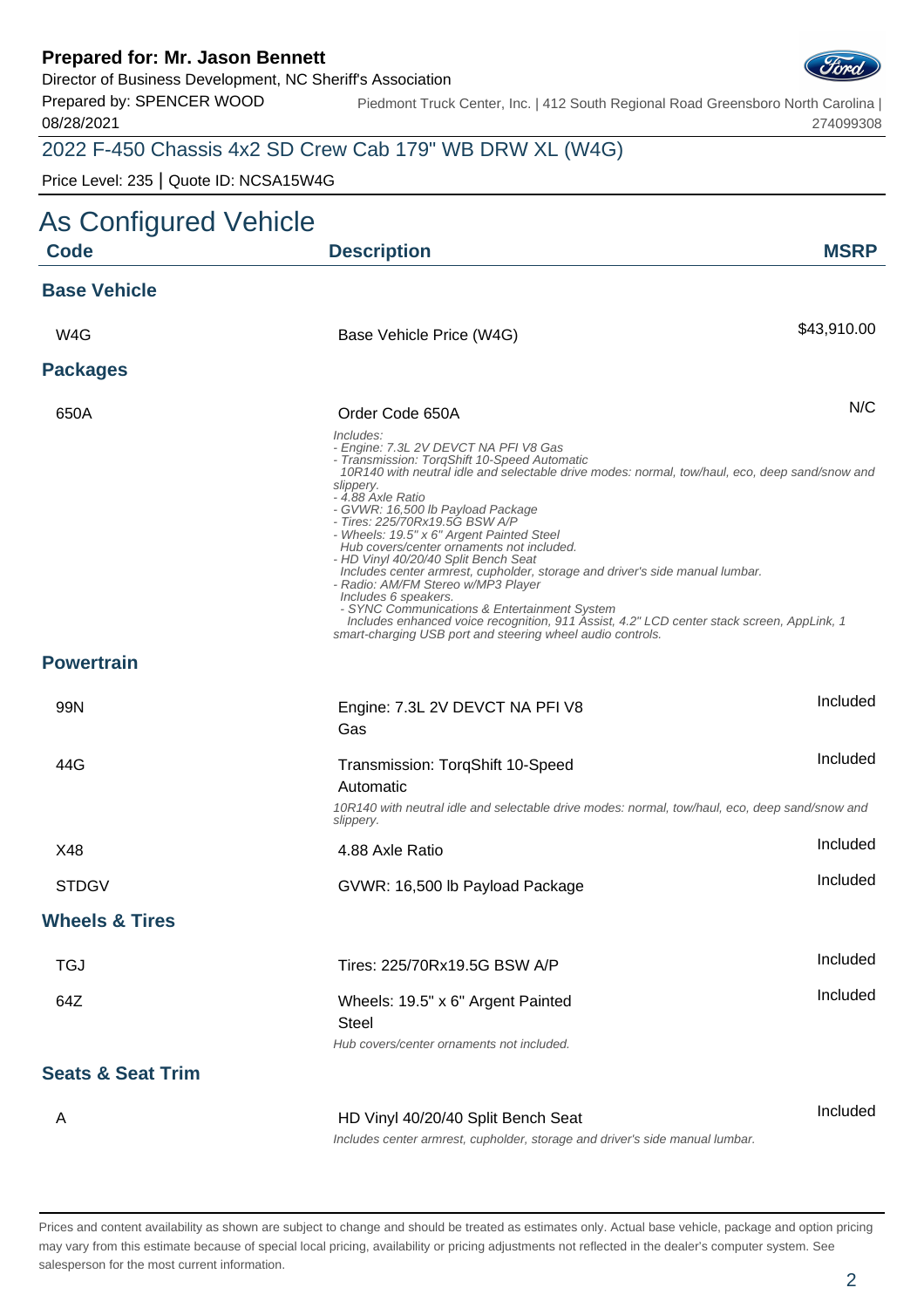Director of Business Development, NC Sheriff's Association

Prepared by: SPENCER WOOD 08/28/2021

Piedmont Truck Center, Inc. | 412 South Regional Road Greensboro North Carolina | 274099308

## 2022 F-450 Chassis 4x2 SD Crew Cab 179" WB DRW XL (W4G)

Price Level: 235 | Quote ID: NCSA15W4G

| As Configured Vehicle (cont'd) |                                                                                                                                                                                                                                               |             |
|--------------------------------|-----------------------------------------------------------------------------------------------------------------------------------------------------------------------------------------------------------------------------------------------|-------------|
| <b>Code</b>                    | <b>Description</b>                                                                                                                                                                                                                            | <b>MSRP</b> |
| <b>Other Options</b>           |                                                                                                                                                                                                                                               |             |
| <b>PAINT</b>                   | Monotone Paint Application                                                                                                                                                                                                                    | <b>STD</b>  |
| 179WB                          | 179" Wheelbase                                                                                                                                                                                                                                | <b>STD</b>  |
| <b>STDRD</b>                   | Radio: AM/FM Stereo w/MP3 Player                                                                                                                                                                                                              | Included    |
|                                | Includes 6 speakers.<br>Includes:<br>- SYNC Communications & Entertainment System<br>Includes enhanced voice recognition, 911 Assist, 4.2" LCD center stack screen, AppLink, 1 smart-<br>charging USB port and steering wheel audio controls. |             |
| <b>Emissions</b>               |                                                                                                                                                                                                                                               |             |
| 425                            | 50-State Emissions System                                                                                                                                                                                                                     | <b>STD</b>  |
| <b>Interior Color</b>          |                                                                                                                                                                                                                                               |             |
| AS_01                          | Medium Earth Gray                                                                                                                                                                                                                             | N/C         |
| <b>Exterior Color</b>          |                                                                                                                                                                                                                                               |             |
| $Z1_01$                        | Oxford White                                                                                                                                                                                                                                  | N/C         |
| <b>SUBTOTAL</b>                |                                                                                                                                                                                                                                               | \$43,910.00 |
| <b>Destination Charge</b>      |                                                                                                                                                                                                                                               | \$1,695.00  |
| <b>TOTAL</b>                   |                                                                                                                                                                                                                                               | \$45,605.00 |

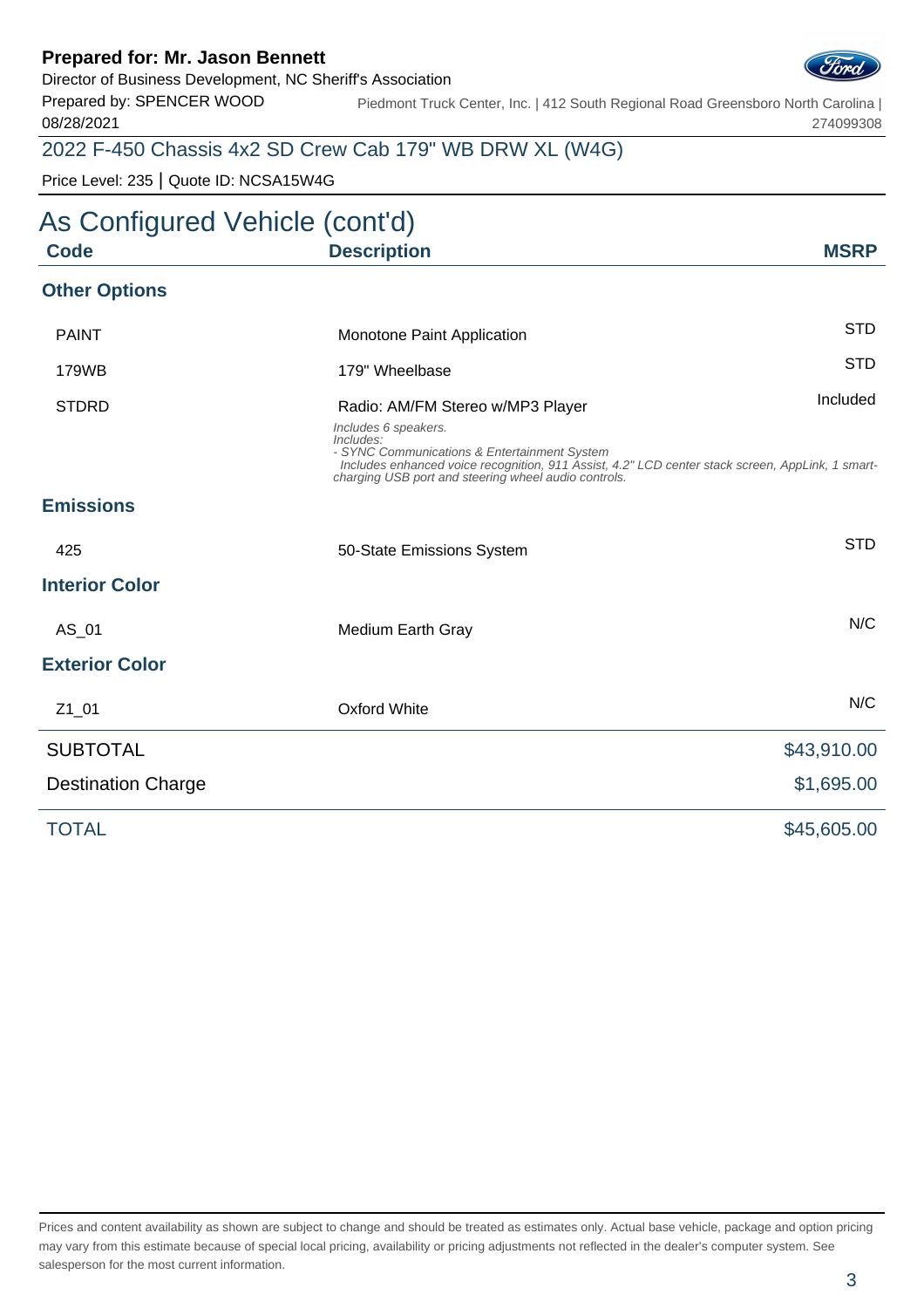

Prepared by: SPENCER WOOD 08/28/2021 Piedmont Truck Center, Inc. | 412 South Regional Road Greensboro North Carolina | 274099308

2022 F-450 Chassis 4x2 SD Crew Cab 179" WB DRW XL (W4G)

Price Level: 235 | Quote ID: NCSA15W4G

# Selected Equip & Specs

#### **Dimensions**

• Exterior length: 265.2" • Cab to axle: 60.0" • Exterior width: 80.0" • Exterior height: 81.9" • Wheelbase: 179.0" • Front track: 74.8" • Rear track: 74.0" • Turning radius: 25.6' • Rear tire outside width: 93.9" • Min ground clearance: 8.2" • Front legroom: 43.9" • Rear legroom: 43.6" • Front headroom: 40.8" • Rear headroom: 40.4" • Front hiproom: 62.5" • Rear hiproom: 64.7" • Front shoulder room: 66.7" • Rear shoulder room: 65.9" • Passenger volume: 131.7cu.ft. • Cargo volume: 52.1cu.ft. • Maximum cargo volume: 52.1cu.ft.

#### **Powertrain**

• 350hp 7.3L OHV 16 valve V-8 engine with DEVCT variable valve control, SMPI • Recommended fuel : regular unleaded • federal • TorqShift 10 speed automatic transmission with overdrive • Rear-wheel drive • Fuel Economy Cty: N/A • Fuel Economy Highway: N/A

#### **Suspension/Handling**

• Front Mono-beam non-independent suspension with anti-roll bar, HD shocks • Rear DANA M300 rigid axle leaf spring suspension with anti-roll bar, HD shocks • Firm ride Suspension • Hydraulic power-assist re-circulating ball Steering • Front and rear 19.5 x 6 argent steel wheels • LT225/70SR19.5 GBSW AS front and rear tires • Dual rear wheels

#### **Body Exterior**

• 4 doors • Conventional left rear passenger • Conventional right rear passenger • Driver and passenger , manual folding door mirrors • Black door mirrors • Black bumpers • Trailer harness • Clearcoat paint • Front and rear 19.5 x 6 wheels • 2 front tow hook(s)

#### **Convenience**

• Manual air conditioning with air filter • Manual windows • Manual door locks • Manual tilt steering wheel • Manual telescopic steering wheel • Day-night rearview mirror • FordPass Connect 4G internet access • 911 Assist emergency SOS • Wireless phone connectivity • AppLink smart device integration • 2 1st row LCD monitors • Front and rear cupholders • Passenger visor mirror • Full overhead console • Upfitter switches

#### **Seats and Trim**

• Seating capacity of 6 • Front 40-20-40 split-bench seat • 4-way driver seat adjustment • Manual driver lumbar support • 4-way passenger seat adjustment • Centre front armrest with storage • 60-40 folding rear split-bench seat

#### **Entertainment Features**

• AM/FM stereo radio • SYNC external memory control • Steering wheel mounted radio controls • 4 speakers • Streaming audio • Fixed antenna

#### **Lighting, Visibility and Instrumentation**

• Halogen aero-composite headlights • Delay-off headlights • Auto on/off headlights • Variable intermittent front windshield wipers • Light tinted windows • Front and rear reading lights • Tachometer • Oil pressure gauge • Compass • Outside temperature display • Trip computer • Trip odometer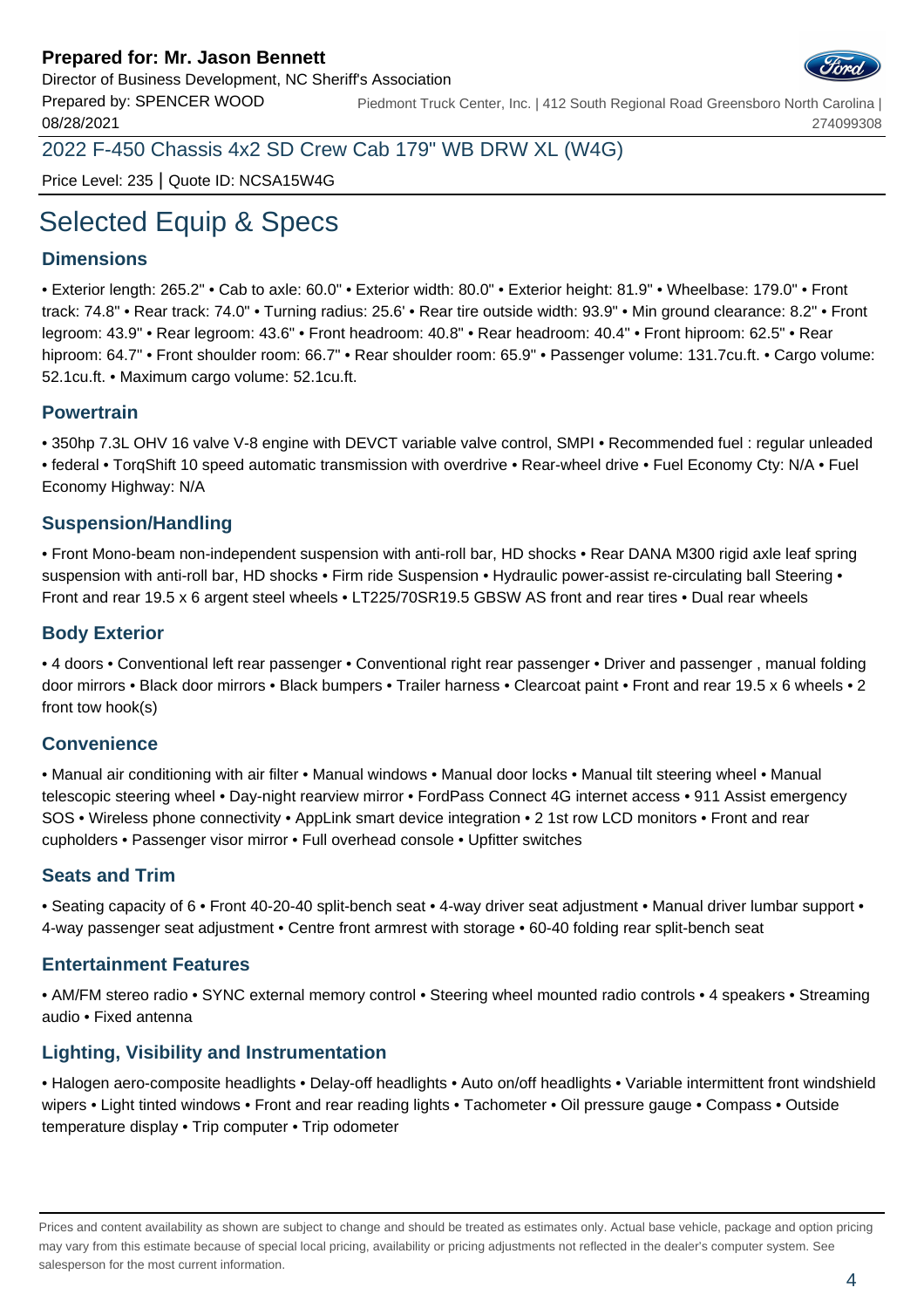Director of Business Development, NC Sheriff's Association

Prepared by: SPENCER WOOD 08/28/2021 Piedmont Truck Center, Inc. | 412 South Regional Road Greensboro North Carolina | 274099308

2022 F-450 Chassis 4x2 SD Crew Cab 179" WB DRW XL (W4G)

Price Level: 235 | Quote ID: NCSA15W4G

# Selected Equip & Specs (cont'd)

#### **Safety and Security**

• 4-wheel ABS brakes • Brake assist • 4-wheel disc brakes • Driveline traction control • Dual front impact airbag supplemental restraint system • Dual seat mounted side impact airbag supplemental restraint system • Safety Canopy System curtain 1st and 2nd row overhead airbag supplemental restraint system • Manual door locks • Manually adjustable front head restraints • 3 manually adjustable rear head restraints

#### **Dimensions**

| <b>General Weights</b>                                                                                                                                                                                                                                                                             |      |                                                                                                                                                                                                                                |                |
|----------------------------------------------------------------------------------------------------------------------------------------------------------------------------------------------------------------------------------------------------------------------------------------------------|------|--------------------------------------------------------------------------------------------------------------------------------------------------------------------------------------------------------------------------------|----------------|
|                                                                                                                                                                                                                                                                                                    |      |                                                                                                                                                                                                                                | 16,500 lbs.    |
| <b>Front Weights</b>                                                                                                                                                                                                                                                                               |      |                                                                                                                                                                                                                                |                |
| Front axle capacity Manuscript Manuscript 7,000 lbs.                                                                                                                                                                                                                                               |      | Front spring rating <b>Exercise 200</b> lbs.                                                                                                                                                                                   | 3,921 lbs.     |
| <b>Rear Weights</b>                                                                                                                                                                                                                                                                                |      |                                                                                                                                                                                                                                |                |
| 12,880 lbs.<br>Rear axle capacity <b>Constitution 12,880 lbs.</b><br>Rear tire/wheel capacity <b>Constrainer 15,000 lbs.</b>                                                                                                                                                                       |      | Rear spring rating <b>Election Contract 13,660 lbs.</b>                                                                                                                                                                        | 3,191 lbs.     |
| <b>Trailering Type</b>                                                                                                                                                                                                                                                                             |      |                                                                                                                                                                                                                                |                |
| Harness <b>Market Barnett Allen Barnett Barnett Barnett</b> Pes                                                                                                                                                                                                                                    |      | Trailer sway control manufacturers and control to the state of the state of the state of the state of the state of the state of the state of the state of the state of the state of the state of the state of the state of the | Yes            |
| <b>General Trailering</b>                                                                                                                                                                                                                                                                          |      |                                                                                                                                                                                                                                |                |
| 5th-wheel towing capacity <b>State of August 2000 Ibs.</b><br>Towing capacity <b>Contract Contract Contract Contract Contract Contract Contract Contract Contract Contract Contract Contract Contract Contract Contract Contract Contract Contract Contract Contract Contract Contract Contrac</b> |      | Gooseneck towing capacity <b>Cooseneck</b> towing capacity                                                                                                                                                                     | 28000 lbs.     |
| <b>Fuel Tank type</b>                                                                                                                                                                                                                                                                              |      |                                                                                                                                                                                                                                |                |
| Capacity Capacity Capacity Capacity Capacity Capacity Capacity Capacity Capacity Capacity Capacity Capacity Capacity Capacity Capacity Capacity Capacity Capacity Capacity Capacity Capacity Capacity Capacity Capacity Capaci                                                                     |      |                                                                                                                                                                                                                                |                |
| <b>Off Road</b>                                                                                                                                                                                                                                                                                    |      |                                                                                                                                                                                                                                |                |
| Min ground clearance <b>Minimum and Street and Street and Street and Street and Street and Street and Street and Street and Street and Street and Street and Street and Street and Street and Street and Street and Street and S</b>                                                               | 8"   |                                                                                                                                                                                                                                |                |
| Interior cargo                                                                                                                                                                                                                                                                                     |      |                                                                                                                                                                                                                                |                |
| Cargo volume and all and all the S2.1 cu.ft.                                                                                                                                                                                                                                                       |      | Maximum cargo volume                                                                                                                                                                                                           |                |
| <b>Rear Frame</b>                                                                                                                                                                                                                                                                                  |      |                                                                                                                                                                                                                                |                |
| Height loaded <b>Manual Account and September 2016</b>                                                                                                                                                                                                                                             | 28"  |                                                                                                                                                                                                                                | 34"            |
| <b>Powertrain</b>                                                                                                                                                                                                                                                                                  |      |                                                                                                                                                                                                                                |                |
| <b>Engine Type</b>                                                                                                                                                                                                                                                                                 |      |                                                                                                                                                                                                                                |                |
| Block material material and continuum and continuum<br>Head material <b>Exercises</b> Aluminum                                                                                                                                                                                                     | Iron |                                                                                                                                                                                                                                | $V-8$<br>Spark |
|                                                                                                                                                                                                                                                                                                    |      |                                                                                                                                                                                                                                |                |

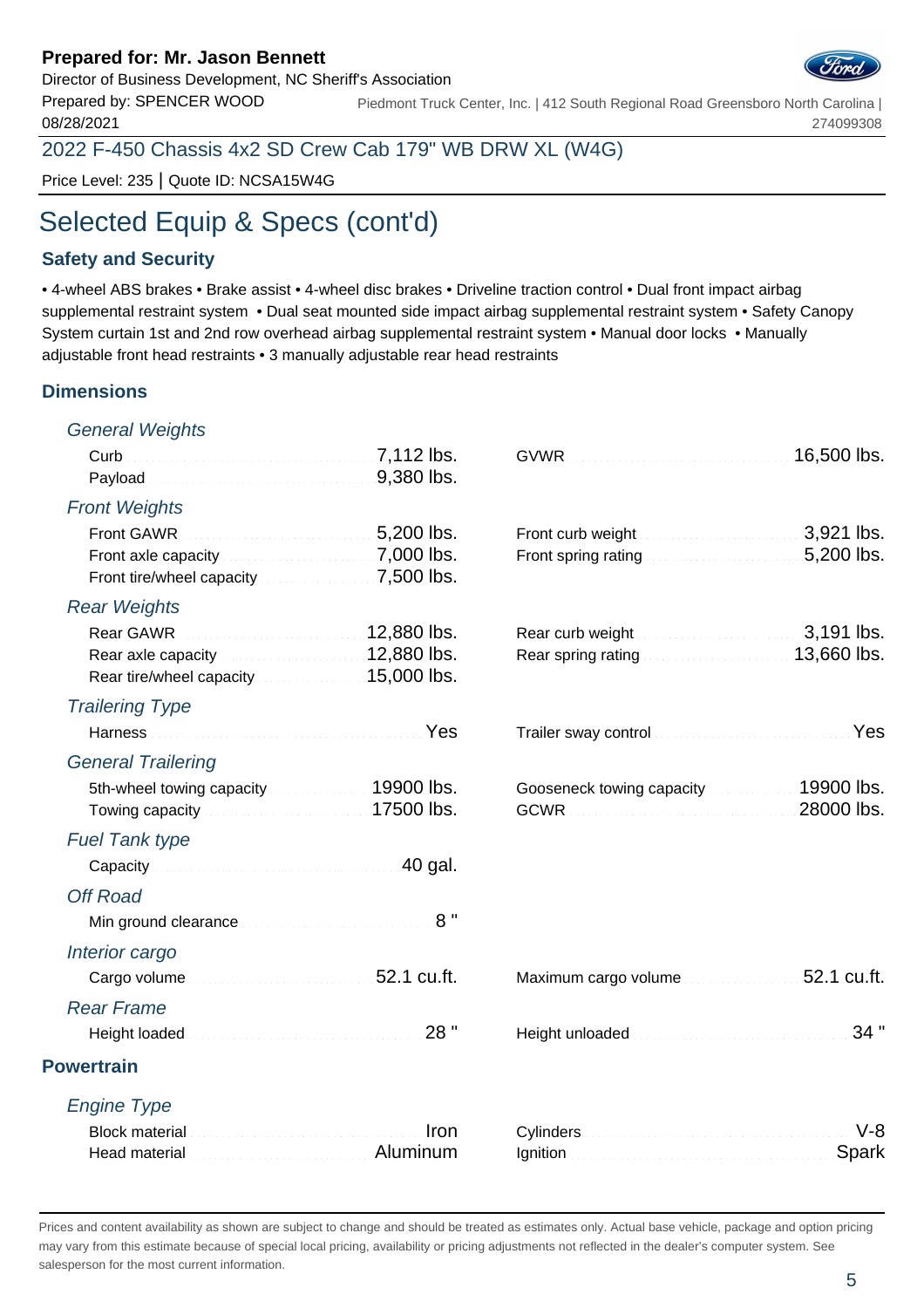Director of Business Development, NC Sheriff's Association

08/28/2021

Prepared by: SPENCER WOOD Piedmont Truck Center, Inc. | 412 South Regional Road Greensboro North Carolina | 274099308

### 2022 F-450 Chassis 4x2 SD Crew Cab 179" WB DRW XL (W4G)

Price Level: 235 | Quote ID: NCSA15W4G

# Selected Equip & Specs (cont'd)

| Injection <b>Execution</b> Sequential MPI                 |  | Liters 2.3L                                       |
|-----------------------------------------------------------|--|---------------------------------------------------|
| Orientation <b>Construction Construction Construction</b> |  | Recommended fuel Requilar unleaded                |
| Valves per cylinder <b>Material Community Community</b> 2 |  | Valvetrain Material Account of the University OHV |
| Variable valve control Marian Marian DEVCT                |  |                                                   |

#### Engine Spec

|                     | Displacement <b>Construction Construction</b> 445 cu.in. |  |
|---------------------|----------------------------------------------------------|--|
| <b>Engine Power</b> |                                                          |  |
|                     | SAEJ1349 AUG2004 compliant Material August 2013          |  |
|                     | Torque 468 ft.-lb @ 3,900 RPM                            |  |
| Alternator          |                                                          |  |

### Alternato

| Battery |  |
|---------|--|
|         |  |

#### **Transmission**

| Electronic control <b>Electronic Control</b>                |  |
|-------------------------------------------------------------|--|
| Overdrive <b>Constitution Constitution Constitution</b> Yes |  |
| Type Material Communication and Automatic                   |  |

#### Transmission Gear Ratios

| $1st$ $4.696$       |  |
|---------------------|--|
|                     |  |
|                     |  |
|                     |  |
|                     |  |
| Reverse Gear ratios |  |

#### Transmission Extras

Driver selectable mode New Selection Selection Selection Selection Selection Selection Selection Selection Selection Selection Selection Selection Selection Selection Selection Selection Selection Selection Selection Selec Oil cooler **Regular duty** 

#### Drive Type

|                      | Type measurements are Rear-wheel                                                                                                                                                                                                    |
|----------------------|-------------------------------------------------------------------------------------------------------------------------------------------------------------------------------------------------------------------------------------|
| <b>Drive Feature</b> |                                                                                                                                                                                                                                     |
|                      | Traction control <b>Control Control Control Control Control</b> Driveline                                                                                                                                                           |
| <b>Drive Axle</b>    |                                                                                                                                                                                                                                     |
|                      | Ratio                                                                                                                                                                                                                               |
| Exhaust              |                                                                                                                                                                                                                                     |
|                      | Material <b>Material</b> Material Account Material Material Material Material Material Material Material Material Material Material Material Material Material Material Material Material Material Material Material Material Mater |

| Orientation <b>Construction Construction Construction</b>                                                                                                        |               |                   | Recommended fuel Regular unleaded |
|------------------------------------------------------------------------------------------------------------------------------------------------------------------|---------------|-------------------|-----------------------------------|
| Variable valve control Manuscription DEVCT                                                                                                                       | $\mathcal{P}$ |                   | OHV                               |
| ngine Spec                                                                                                                                                       |               |                   |                                   |
| Displacement 2000 and 2000 and 2000 and 2445 cu.in.                                                                                                              | 4.21"         | Compression ratio | 10.5:1<br>3.98"                   |
| gine Power                                                                                                                                                       |               |                   |                                   |
| SAEJ1349 AUG2004 compliant Material Manuscript Yes<br>Torque 468 ft.-lb @ 3,900 RPM                                                                              |               |                   | 350 HP @ 3,900 RPM                |
| ternator                                                                                                                                                         |               |                   |                                   |
|                                                                                                                                                                  |               |                   | 240                               |
| ttery                                                                                                                                                            |               |                   |                                   |
| Run down protection <b>Committee Committee Committee Protection</b>                                                                                              |               |                   | HD                                |
| ansmission                                                                                                                                                       |               |                   |                                   |
| Electronic control <b>Electronic Control</b><br>Overdrive <b>Commission Commission Contract of Pes</b><br>Type Committee Committee Committee Committee Automatic |               |                   | Yes<br>10                         |

| Sequential shift control management | SelectShift |
|-------------------------------------|-------------|
|-------------------------------------|-------------|

| System type <b>Executive Contract Contract Contract Contract Contract Contract Contract Contract Contract Contract Contract Contract Contract Contract Contract Contract Contract Contract Contract Contract Contract Contract C</b> |  |
|--------------------------------------------------------------------------------------------------------------------------------------------------------------------------------------------------------------------------------------|--|
|--------------------------------------------------------------------------------------------------------------------------------------------------------------------------------------------------------------------------------------|--|

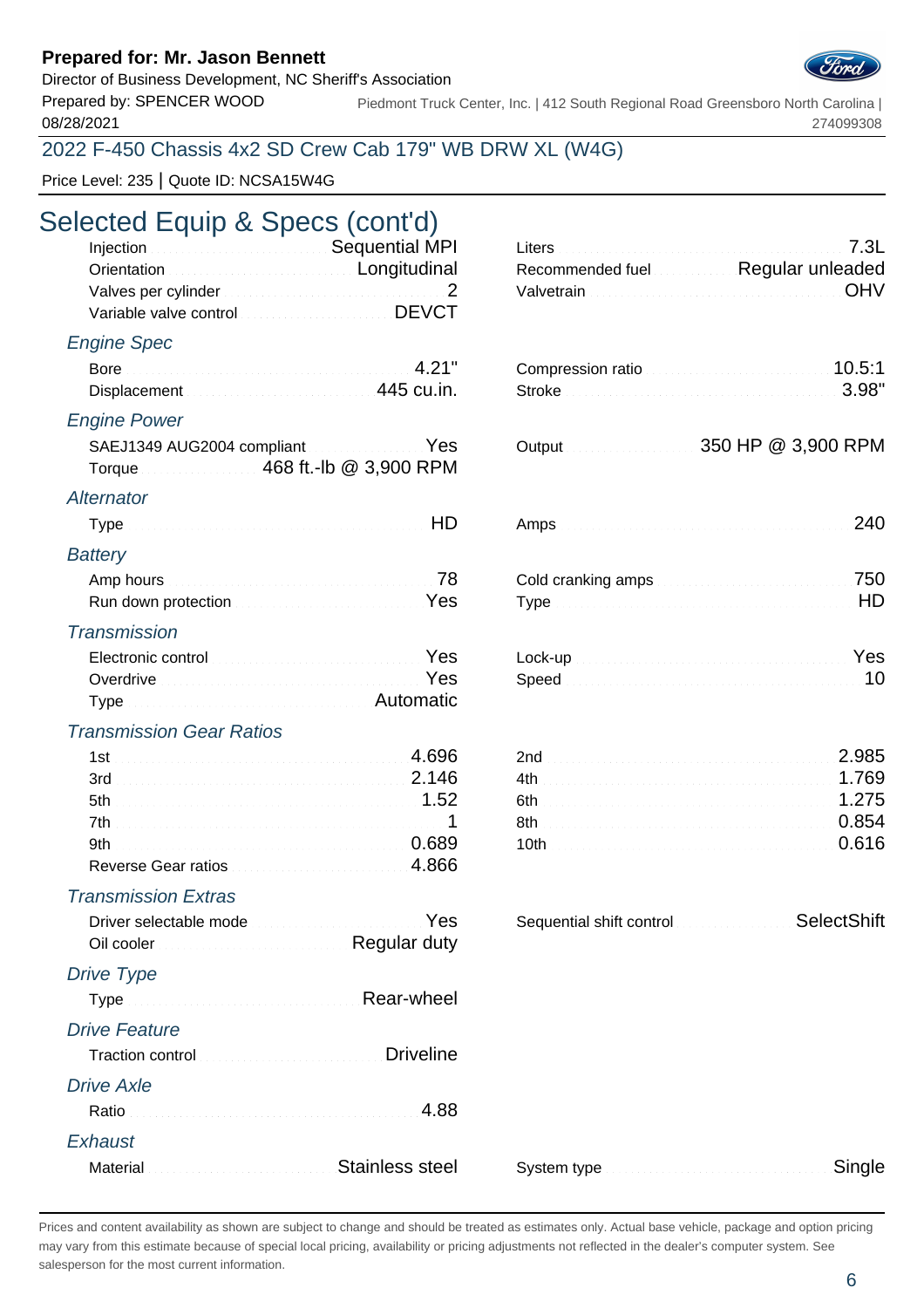Director of Business Development, NC Sheriff's Association



Prepared by: SPENCER WOOD 08/28/2021 Piedmont Truck Center, Inc. | 412 South Regional Road Greensboro North Carolina | 274099308

2022 F-450 Chassis 4x2 SD Crew Cab 179" WB DRW XL (W4G)

Price Level: 235 | Quote ID: NCSA15W4G

# Selected Equip & Specs (cont'd)

| <b>Emissions</b><br><b>CARB</b>                                                                                                                                                                                                | Federal                       |                                                  |
|--------------------------------------------------------------------------------------------------------------------------------------------------------------------------------------------------------------------------------|-------------------------------|--------------------------------------------------|
|                                                                                                                                                                                                                                |                               |                                                  |
| fuel Economy                                                                                                                                                                                                                   | Gasoline                      |                                                  |
|                                                                                                                                                                                                                                |                               |                                                  |
| <b>Driveability</b>                                                                                                                                                                                                            |                               |                                                  |
| <b>Brakes</b>                                                                                                                                                                                                                  |                               |                                                  |
|                                                                                                                                                                                                                                | 4-wheel                       | 3                                                |
| Type Manuscriptus and A-wheel disc                                                                                                                                                                                             |                               | Vented discs <b>Manufacturers</b> Front and rear |
| <b>Brake Assistance</b>                                                                                                                                                                                                        |                               |                                                  |
| Brake assist Material Account of the Message of Pessian Account of the Message of the Message of the Message of the Message of the Message of the Message of the Message of the Message of the Message of the Message of the M |                               |                                                  |
| <b>Suspension Control</b>                                                                                                                                                                                                      |                               |                                                  |
| Ride                                                                                                                                                                                                                           | Firm                          |                                                  |
| <b>Front Suspension</b>                                                                                                                                                                                                        |                               |                                                  |
| Independence Mono-beam non-independent                                                                                                                                                                                         |                               | Regular                                          |
| <b>Front Spring</b>                                                                                                                                                                                                            |                               |                                                  |
|                                                                                                                                                                                                                                | Coil                          | Regular                                          |
| <b>Front Shocks</b>                                                                                                                                                                                                            |                               |                                                  |
| Type Manual Communication and HD                                                                                                                                                                                               |                               |                                                  |
| <b>Rear Suspension</b>                                                                                                                                                                                                         |                               |                                                  |
| Independence DANA M300 rigid axle                                                                                                                                                                                              |                               | Leaf                                             |
| <b>Rear Spring</b>                                                                                                                                                                                                             |                               |                                                  |
| Type Manual Communication of the Leaf                                                                                                                                                                                          |                               | HD                                               |
| <b>Rear Shocks</b>                                                                                                                                                                                                             |                               |                                                  |
| Type HD                                                                                                                                                                                                                        |                               |                                                  |
| <b>Steering</b>                                                                                                                                                                                                                |                               |                                                  |
| Activation<br>in a shekarar a shekara                                                                                                                                                                                          | <b>Hydraulic power-assist</b> | Re-circulating ball                              |
| <b>Steering Specs</b>                                                                                                                                                                                                          |                               |                                                  |
|                                                                                                                                                                                                                                | 2                             |                                                  |
| <b>Exterior</b>                                                                                                                                                                                                                |                               |                                                  |
| <b>Front Wheels</b>                                                                                                                                                                                                            |                               |                                                  |
| Diameter                                                                                                                                                                                                                       |                               | 6.00"                                            |
| <b>Rear Wheels</b>                                                                                                                                                                                                             |                               |                                                  |
|                                                                                                                                                                                                                                |                               |                                                  |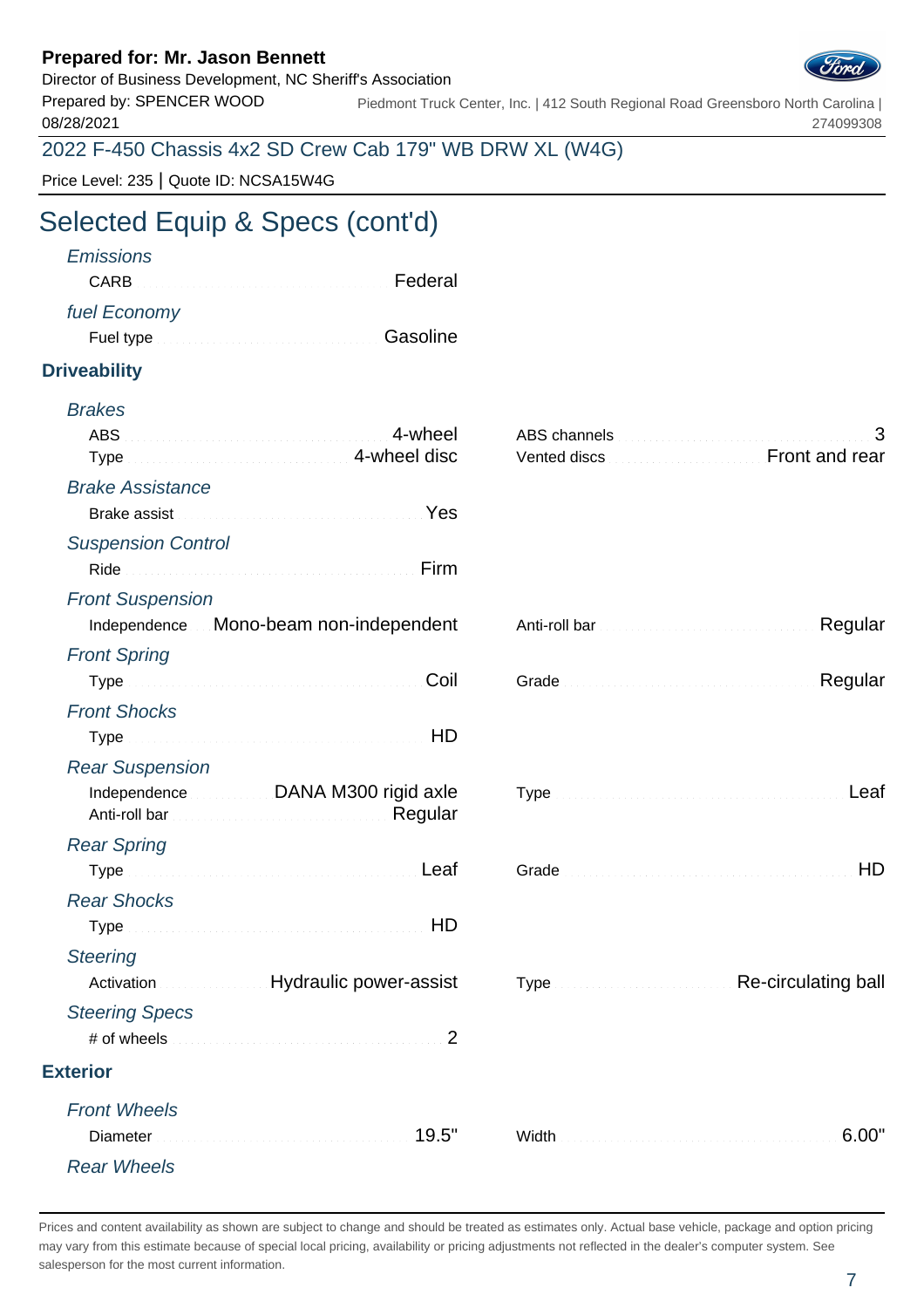Director of Business Development, NC Sheriff's Association

Prepared by: SPENCER WOOD 08/28/2021

Piedmont Truck Center, Inc. | 412 South Regional Road Greensboro North Carolina | 274099308

### 2022 F-450 Chassis 4x2 SD Crew Cab 179" WB DRW XL (W4G)

Price Level: 235 | Quote ID: NCSA15W4G

# Selected Equip & Specs (cont'd)

#### Front and Rear Wheels

| Appearance and the continuum of the Argent | Material Material Committee of the Material Committee of the Steel |  |
|--------------------------------------------|--------------------------------------------------------------------|--|
|                                            |                                                                    |  |

#### Front Tires

|                                                                                                                                                                                                                                      | Viameter $\sim$ 19.5" |  |
|--------------------------------------------------------------------------------------------------------------------------------------------------------------------------------------------------------------------------------------|-----------------------|--|
| Sidewalls <b>Example 2018</b> Sidewalls <b>EXAMPLE</b>                                                                                                                                                                               |                       |  |
| Tread <b>Executive Contract Contract Contract Contract Contract Contract Contract Contract Contract Contract Contract Contract Contract Contract Contract Contract Contract Contract Contract Contract Contract Contract Contrac</b> |                       |  |
| Width 225mm                                                                                                                                                                                                                          |                       |  |
|                                                                                                                                                                                                                                      |                       |  |

#### Rear Tires

| Sidewalls <b>Example 2018</b> Sidewalls <b>EXAMPLE</b> |  |  |
|--------------------------------------------------------|--|--|
|                                                        |  |  |
|                                                        |  |  |
|                                                        |  |  |

#### Wheels

| Turning radius <b>Constitution Constitution</b> 25.6'              |  | 179.0" |
|--------------------------------------------------------------------|--|--------|
| Rear tire outside width <b>Community Controller Students</b> 93.9" |  |        |

#### Body Features

| Front splash guards <b>Exercises Exercises Yes</b>           | Body material <b>Contract Contract Contract Aluminum</b> |  |
|--------------------------------------------------------------|----------------------------------------------------------|--|
| Side impact beams <b>Election Contract Contract of Press</b> |                                                          |  |

#### Body Doors

| Right rear passenger Conventional |  |
|-----------------------------------|--|

#### Exterior Dimensions

| Length 265.2"                                                                                                                                                                                                                        |  |
|--------------------------------------------------------------------------------------------------------------------------------------------------------------------------------------------------------------------------------------|--|
| Body height <b>Executive Contract Contract Contract Contract Contract Contract Contract Contract Contract Contract Contract Contract Contract Contract Contract Contract Contract Contract Contract Contract Contract Contract C</b> |  |
| Axle to end of frame                                                                                                                                                                                                                 |  |
| Frame yield strength (psi) [19] Solomon Solomon Solomon Solomon Solomon Solomon Solomon Solomon Solomon Solomon S                                                                                                                    |  |
| Front bumper to Front axle <b>Exercise 2018</b> .3"                                                                                                                                                                                  |  |
| Front bumper to back of cab                                                                                                                                                                                                          |  |

#### **Safety**

#### **Airbags**

| Driver front-impact Manuscript Manuscript Nes |  |
|-----------------------------------------------|--|
|-----------------------------------------------|--|

| vviatn |  |  |  |  |  |  |  |  |  |  |  |  |  |  |  |
|--------|--|--|--|--|--|--|--|--|--|--|--|--|--|--|--|
|        |  |  |  |  |  |  |  |  |  |  |  |  |  |  |  |
|        |  |  |  |  |  |  |  |  |  |  |  |  |  |  |  |

|  |  | Material <b>Material Commission Commission</b> Steel |  |
|--|--|------------------------------------------------------|--|
|  |  |                                                      |  |

| Diameter 19.5"                                                                                                                                                                                                                |  |
|-------------------------------------------------------------------------------------------------------------------------------------------------------------------------------------------------------------------------------|--|
| Speed Speed Speed Speed Speed Speed Speed Speed Speed Speed Speed Speed Speed Speed Speed Speed Speed Speed Speed Speed Speed Speed Speed Speed Speed Speed Speed Speed Speed Speed Speed Speed Speed Speed Speed Speed Speed |  |
|                                                                                                                                                                                                                               |  |
|                                                                                                                                                                                                                               |  |

| LT load rating $\sim$ . A construction of the constraint $\mathsf G$ |  |
|----------------------------------------------------------------------|--|

| Body material and all and all and all and all all all all all Aluminum |  |
|------------------------------------------------------------------------|--|
|                                                                        |  |
|                                                                        |  |

Left rear passenger Conventional

|                                                            | Body width <b>Exercise Construction of SO.O"</b>                                                                                                                                                                                                                                                                                         |  |
|------------------------------------------------------------|------------------------------------------------------------------------------------------------------------------------------------------------------------------------------------------------------------------------------------------------------------------------------------------------------------------------------------------|--|
|                                                            | Cab to axle <b>Cab</b> to axle <b>Cab</b> to axle <b>CAB</b> and <b>CAB</b> and <b>CAB</b> and <b>CAB</b> and <b>CAB</b> and <b>CAB</b> and <b>CAB</b> and <b>CAB</b> and <b>CAB</b> and <b>CAB</b> and <b>CAB</b> and <b>CAB</b> and <b>CAB</b> and <b>CAB</b> and <b>CAB</b> and <b>CAB</b> and <b>CAB</b> and <b>CAB</b> and <b>C</b> |  |
| Axle to end of frame $\sim 47.2"$                          | Frame section modulus 12.7cu.in.                                                                                                                                                                                                                                                                                                         |  |
| Frame yield strength (psi) $\ldots$ . The set of $50000.0$ |                                                                                                                                                                                                                                                                                                                                          |  |
| Front bumper to Front axle $\ldots$ . The set of $38.3"$   | Cab to end of frame                                                                                                                                                                                                                                                                                                                      |  |

Driver side-impact Seat mounted

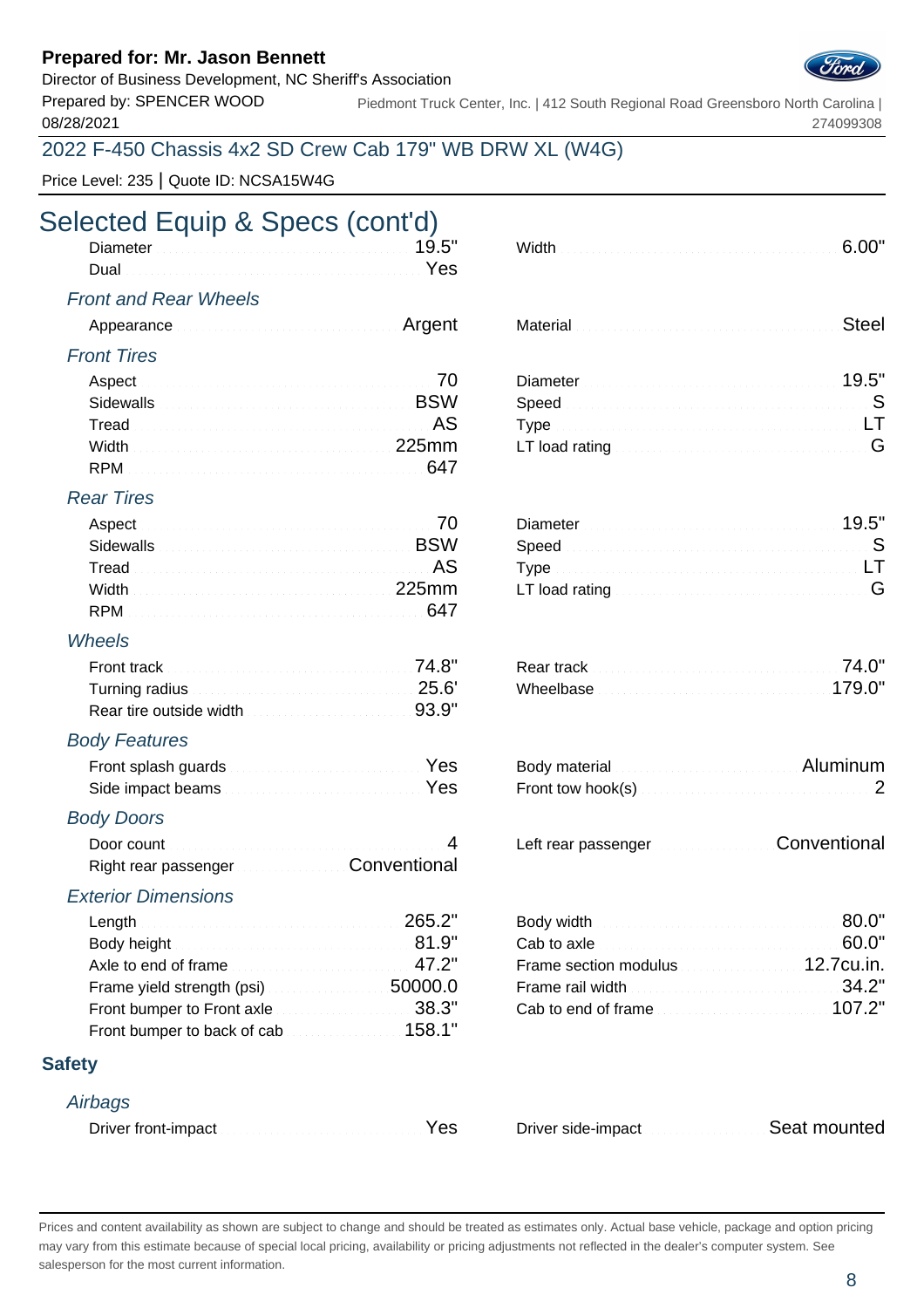Director of Business Development, NC Sheriff's Association

Prepared by: SPENCER WOOD 08/28/2021

Piedmont Truck Center, Inc. | 412 South Regional Road Greensboro North Carolina | 274099308

# 2022 F-450 Chassis 4x2 SD Crew Cab 179" WB DRW XL (W4G)

Price Level: 235 | Quote ID: NCSA15W4G

| Selected Equip & Specs (cont'd)<br>Overhead Safety Canopy System curtain 1st<br>and 2nd row<br>Passenger side-impact Seat mounted                                                                                                                                                  | Passenger front-impact Material Communication Pes                 |
|------------------------------------------------------------------------------------------------------------------------------------------------------------------------------------------------------------------------------------------------------------------------------------|-------------------------------------------------------------------|
| <b>Seatbelt</b><br>Front<br>Height adjustable and continuum and continuum                                                                                                                                                                                                          |                                                                   |
| <b>Seating</b>                                                                                                                                                                                                                                                                     |                                                                   |
| <b>Passenger Capacity</b>                                                                                                                                                                                                                                                          |                                                                   |
| <b>Front Seats</b>                                                                                                                                                                                                                                                                 |                                                                   |
| Split 20-20-40                                                                                                                                                                                                                                                                     | Split-bench                                                       |
| <b>Driver Seat</b><br>Way direction control material control and 4                                                                                                                                                                                                                 | Reclining <b>Manual</b><br>Manual<br>Lumbar support               |
| Passenger seat                                                                                                                                                                                                                                                                     |                                                                   |
| Fore/aft<br>Manual Manual Andrews Andrews Manual<br>Way direction control and an article and a series of the series of the series of the series of the series of the series of the series of the series of the series of the series of the series of the series of the series of t | Manual                                                            |
| <b>Front Head Restraint</b>                                                                                                                                                                                                                                                        |                                                                   |
| Control <b>Control Control</b>                                                                                                                                                                                                                                                     | Type Manual Communication and Adjustable                          |
| <b>Front Armrest</b>                                                                                                                                                                                                                                                               |                                                                   |
| Centre <b>Contract Contract Contract Contract Contract Contract Contract Contract Contract Contract Contract Contract Contract Contract Contract Contract Contract Contract Contract Contract Contract Contract Contract Contrac</b>                                               | Storage Manual Communication of the Yes                           |
| <b>Rear Seats</b>                                                                                                                                                                                                                                                                  |                                                                   |
| Descriptor Material Account of Split-bench<br>Folding <b>60-40</b>                                                                                                                                                                                                                 | Front<br>Folding position <b>Exercise Section</b> Fold-up cushion |
| <b>Rear Head Restraints</b>                                                                                                                                                                                                                                                        |                                                                   |
| Control<br>3                                                                                                                                                                                                                                                                       | Adjustable                                                        |
| <b>Front Seat Trim</b>                                                                                                                                                                                                                                                             |                                                                   |
| Material <b>Material</b> Material Account of the Community of the Minyl                                                                                                                                                                                                            | Vinyl                                                             |
| <b>Rear Seat Trim Group</b>                                                                                                                                                                                                                                                        |                                                                   |
| Vinyl                                                                                                                                                                                                                                                                              | Carpet                                                            |
| <b>Convenience</b>                                                                                                                                                                                                                                                                 |                                                                   |
| <b>AC And Heat Type</b>                                                                                                                                                                                                                                                            |                                                                   |
| Air conditioning <b>Air Conditioning</b>                                                                                                                                                                                                                                           | Air filter <b>Executive Contract Contract Contract Press</b>      |

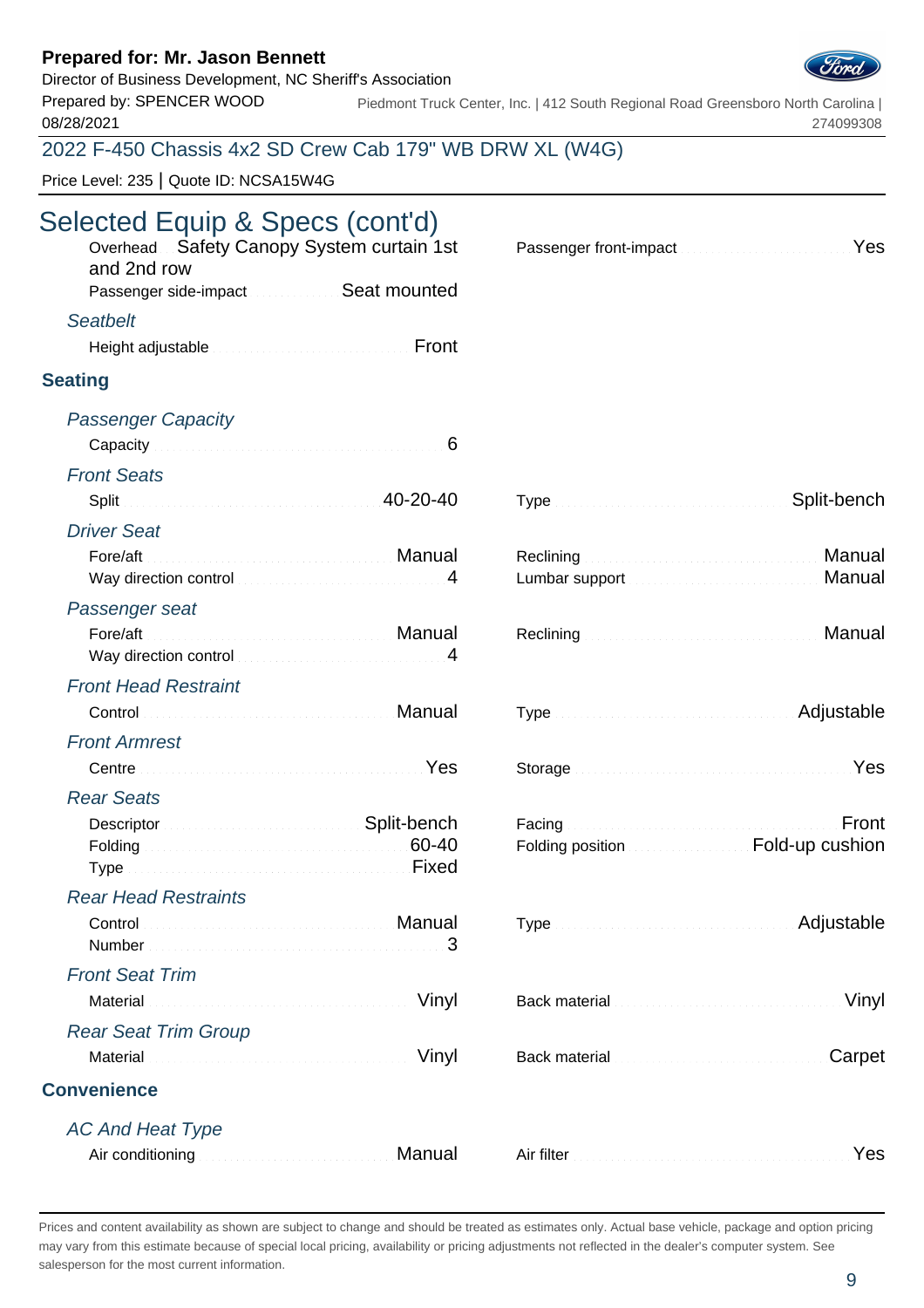Director of Business Development, NC Sheriff's Association

Prepared by: SPENCER WOOD 08/28/2021

Piedmont Truck Center, Inc. | 412 South Regional Road Greensboro North Carolina | 274099308

### 2022 F-450 Chassis 4x2 SD Crew Cab 179" WB DRW XL (W4G)

Price Level: 235 | Quote ID: NCSA15W4G

# Selected Equip & Specs (cont'd)

| Underseat ducts <b>Constitution Constitution</b> Pes                                                                                                                                                                                                                                                                                                                     |        |                                                                                                                                                                                                                                                                                                  |             |
|--------------------------------------------------------------------------------------------------------------------------------------------------------------------------------------------------------------------------------------------------------------------------------------------------------------------------------------------------------------------------|--------|--------------------------------------------------------------------------------------------------------------------------------------------------------------------------------------------------------------------------------------------------------------------------------------------------|-------------|
| <b>Audio System</b>                                                                                                                                                                                                                                                                                                                                                      |        |                                                                                                                                                                                                                                                                                                  |             |
| Radio Radio AM/FM stereo                                                                                                                                                                                                                                                                                                                                                 | Yes    | Radio grade <b>Material Contract and Regular</b><br>External memory control memorial control and the state of the state of the state of the state of the state of the state of the state of the state of the state of the state of the state of the state of the state of the stat               | <b>SYNC</b> |
| <b>Audio Speakers</b>                                                                                                                                                                                                                                                                                                                                                    |        |                                                                                                                                                                                                                                                                                                  |             |
| Speaker type <b>Speaker</b> type <b>Speaker</b> type <b>Speaker</b> type <b>Speaker</b> type <b>Speaker</b> type <b>Speaker</b> type <b>Speaker Speaker Speaker Speaker Speaker Speaker Speaker Speaker Speaker Speaker Speaker Speaker</b>                                                                                                                              |        |                                                                                                                                                                                                                                                                                                  |             |
| <b>Audio Controls</b>                                                                                                                                                                                                                                                                                                                                                    |        |                                                                                                                                                                                                                                                                                                  |             |
| Steering wheel controls <b>Steering</b> Wes<br>Streaming audio <b>Streaming and Streaming Audio Advices</b>                                                                                                                                                                                                                                                              |        | Voice activation Material Contract of Material Pres                                                                                                                                                                                                                                              |             |
| Audio Antenna                                                                                                                                                                                                                                                                                                                                                            |        |                                                                                                                                                                                                                                                                                                  |             |
| Type Manuscription of the Contract of Tixed                                                                                                                                                                                                                                                                                                                              |        |                                                                                                                                                                                                                                                                                                  |             |
| <b>LCD Monitors</b>                                                                                                                                                                                                                                                                                                                                                      |        |                                                                                                                                                                                                                                                                                                  |             |
|                                                                                                                                                                                                                                                                                                                                                                          | 2      | Primary monitor size (inches) <b>Constrainers</b> 4.2                                                                                                                                                                                                                                            |             |
| <b>Convenience Features</b>                                                                                                                                                                                                                                                                                                                                              |        |                                                                                                                                                                                                                                                                                                  |             |
| 12V DC power outlet <b>Manual According to the State of According 3</b><br>Wireless phone connectivity <b>Constant Bluetooth</b><br>Upfitter switches <b>Committee Committee Committee Committee Committee Committee Committee Committee Committee Committee Committee Committee Committee Committee Committee Committee Committee Committee Committee Committee Com</b> |        | Emergency SOS <b>Contract Contract Contract Contract Contract Contract Contract Contract Contract Contract Contract Contract Contract Contract Contract Contract Contract Contract Contract Contract Contract Contract Contract </b><br>Smart device integration <b>Smart device integration</b> |             |
| <b>Door Lock Activation</b>                                                                                                                                                                                                                                                                                                                                              |        |                                                                                                                                                                                                                                                                                                  |             |
| Type Manual Committee of the Manual Manual                                                                                                                                                                                                                                                                                                                               |        |                                                                                                                                                                                                                                                                                                  |             |
| Door Locks Extra FOB Controls                                                                                                                                                                                                                                                                                                                                            |        |                                                                                                                                                                                                                                                                                                  |             |
| Remote engine start Smart device only                                                                                                                                                                                                                                                                                                                                    |        |                                                                                                                                                                                                                                                                                                  |             |
| <b>Instrumentation Type</b>                                                                                                                                                                                                                                                                                                                                              |        |                                                                                                                                                                                                                                                                                                  |             |
|                                                                                                                                                                                                                                                                                                                                                                          | Analog |                                                                                                                                                                                                                                                                                                  |             |
| <b>Instrumentation Gauges</b>                                                                                                                                                                                                                                                                                                                                            |        |                                                                                                                                                                                                                                                                                                  |             |
| Tachometer <b>Manual Community Community</b> Pes                                                                                                                                                                                                                                                                                                                         |        | Oil pressure <b>Election Communication</b> Pes                                                                                                                                                                                                                                                   |             |
| Engine temperature <b>Engine Strategie and Strategie and Strategie and Strategie and Strategie and Strategie and S</b>                                                                                                                                                                                                                                                   |        | Transmission fluid temp <b>Community Community</b> Yes                                                                                                                                                                                                                                           |             |
| Engine hour meter <b>Experience and September 2018</b>                                                                                                                                                                                                                                                                                                                   | Yes    |                                                                                                                                                                                                                                                                                                  |             |
| <b>Instrumentation Warnings</b>                                                                                                                                                                                                                                                                                                                                          |        |                                                                                                                                                                                                                                                                                                  |             |
|                                                                                                                                                                                                                                                                                                                                                                          | Yes    | Engine temperature <b>Engine Strategier and Strategier and Strategier and Strategier and Strategier and Strategier</b>                                                                                                                                                                           | Yes<br>Yes  |
| Battery Manual Communication of the Yes                                                                                                                                                                                                                                                                                                                                  | Yes    | Lights on <b>Executive Commission</b> Commission and Commission                                                                                                                                                                                                                                  | Yes         |
| Door ajar Martin Martin Martin Martin Martin Martin Yes                                                                                                                                                                                                                                                                                                                  |        |                                                                                                                                                                                                                                                                                                  | Yes         |
|                                                                                                                                                                                                                                                                                                                                                                          | Yes    |                                                                                                                                                                                                                                                                                                  |             |
| <b>Instrumentation Displays</b>                                                                                                                                                                                                                                                                                                                                          |        |                                                                                                                                                                                                                                                                                                  |             |

| Clock Clock Clock Clock Clock Clock Clock Clock Clock Clock Clock Clock Clock Clock Clock Clock Clock Clock Clock Clock Clock Clock Clock Clock Clock Clock Clock Clock Clock Clock Clock Clock Clock Clock Clock Clock Clock | Compass and the compass of the compass of the compass of the compass of the company of the company of the comp |     |
|-------------------------------------------------------------------------------------------------------------------------------------------------------------------------------------------------------------------------------|----------------------------------------------------------------------------------------------------------------|-----|
|                                                                                                                                                                                                                               | Systems monitor <b>Community</b> Systems monitor                                                               | Yes |

| Radio grade <b>Material Contract Contract Regular</b> |  |
|-------------------------------------------------------|--|
| External memory control <b>External STRO</b>          |  |
|                                                       |  |
|                                                       |  |
|                                                       |  |
|                                                       |  |

| oice activation <b>Active Contract of Contract of Contract of Contract of Contract Oriental Contract Oriental Contract Oriental Contract Oriental Contract Oriental Contract Oriental Contract Oriental Contract Oriental Contra</b> |  |  |
|--------------------------------------------------------------------------------------------------------------------------------------------------------------------------------------------------------------------------------------|--|--|
|--------------------------------------------------------------------------------------------------------------------------------------------------------------------------------------------------------------------------------------|--|--|

| Primary monitor size (inches) <b>Example 2</b> , 2 |  |
|----------------------------------------------------|--|
|----------------------------------------------------|--|

| Emergency SOS <b>Continued in the State of August</b> | 911 Assist |
|-------------------------------------------------------|------------|
| <b>Smart device integration <i>Communication</i></b>  | App link   |

| Oil pressure <b>Commission Commission Commission</b> Yes     |  |
|--------------------------------------------------------------|--|
| Transmission fluid temp <b>Construction Construction</b> Yes |  |

| Engine temperature <b>Engine Strategie Press</b>                                                                                                                                                                                     |  |
|--------------------------------------------------------------------------------------------------------------------------------------------------------------------------------------------------------------------------------------|--|
| Lights on <b>Executive Contract Contract on the State of Tes</b>                                                                                                                                                                     |  |
| Low fuel <b>Executive Contract Contract Contract Contract Contract Contract Contract Contract Contract Contract Contract Contract Contract Contract Contract Contract Contract Contract Contract Contract Contract Contract Cont</b> |  |
| Service interval <b>Exercise Construction</b> Pes                                                                                                                                                                                    |  |

| Systems monitor <b>Constitution Constitution Constitution</b> Yes |  |
|-------------------------------------------------------------------|--|

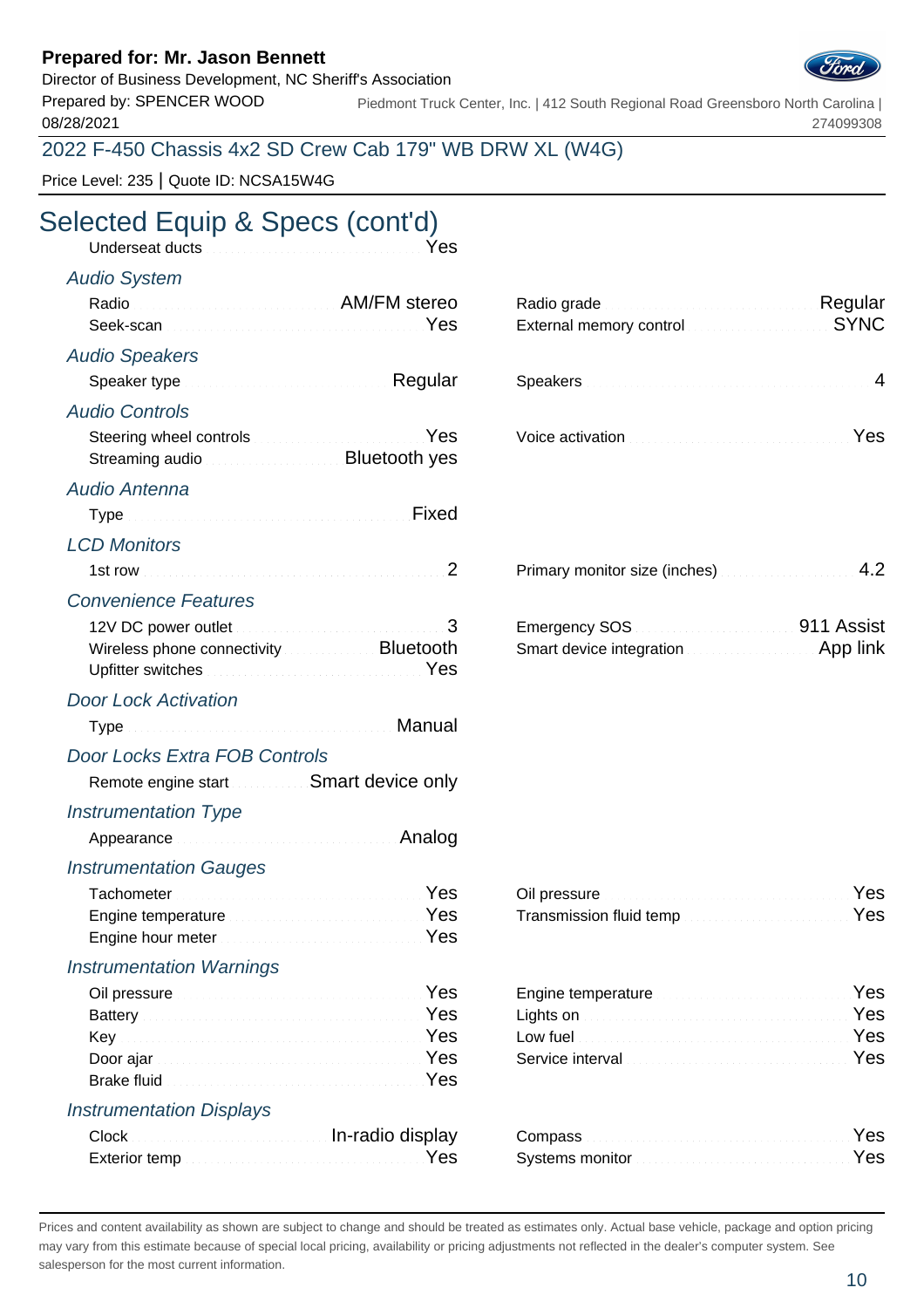Director of Business Development, NC Sheriff's Association

Prepared by: SPENCER WOOD 08/28/2021

Piedmont Truck Center, Inc. | 412 South Regional Road Greensboro North Carolina | 274099308

### 2022 F-450 Chassis 4x2 SD Crew Cab 179" WB DRW XL (W4G)

Price Level: 235 | Quote ID: NCSA15W4G

# Selected Equip & Specs (cont'd)

| <b>Instrumentation Feature</b><br>Trip computer <b>Executive Computer 1999</b>                                                                                                                                                       |        | Trip odometer <b>Election Contract Contract of Press</b>                                                                                      |
|--------------------------------------------------------------------------------------------------------------------------------------------------------------------------------------------------------------------------------------|--------|-----------------------------------------------------------------------------------------------------------------------------------------------|
| <b>Steering Wheel Type</b>                                                                                                                                                                                                           |        |                                                                                                                                               |
| Material <b>Material According to the Contract of Contract According Urethane</b><br>Telescoping <b>Electronic Control Control Control Manual</b>                                                                                    |        | Manual                                                                                                                                        |
| <b>Front Side Windows</b>                                                                                                                                                                                                            |        |                                                                                                                                               |
| Window 1st row activation <b>Communist Communist Communist Communist Communist Communist Communist Communist Communist Communist Communist Communist Communist Communist Communist Communist Communist Communist Communist Commu</b> | Manual |                                                                                                                                               |
| <b>Windows Rear Side</b>                                                                                                                                                                                                             |        |                                                                                                                                               |
|                                                                                                                                                                                                                                      | Manual |                                                                                                                                               |
| <b>Window Features</b>                                                                                                                                                                                                               |        |                                                                                                                                               |
|                                                                                                                                                                                                                                      | Light  |                                                                                                                                               |
| <b>Front Windshield</b>                                                                                                                                                                                                              |        |                                                                                                                                               |
| Wiper Wiper Street Mariable intermittent                                                                                                                                                                                             |        |                                                                                                                                               |
| <b>Rear Windshield</b>                                                                                                                                                                                                               |        |                                                                                                                                               |
|                                                                                                                                                                                                                                      | Fixed  |                                                                                                                                               |
| <b>Interior</b>                                                                                                                                                                                                                      |        |                                                                                                                                               |
| Passenger Visor                                                                                                                                                                                                                      |        |                                                                                                                                               |
| Mirror Nest Mirror (1999) Mirror (1999) 1999                                                                                                                                                                                         |        |                                                                                                                                               |
| <b>Rear View Mirror</b>                                                                                                                                                                                                              |        |                                                                                                                                               |
| Day-night News All Communications of Nes                                                                                                                                                                                             |        |                                                                                                                                               |
| <b>Headliner</b>                                                                                                                                                                                                                     |        |                                                                                                                                               |
| Coverage                                                                                                                                                                                                                             |        | <b>Cloth</b>                                                                                                                                  |
| <b>Floor Trim</b>                                                                                                                                                                                                                    |        |                                                                                                                                               |
| <u> 1999 - Januar Stein, Amerikaansk kalendister (</u><br>Coverage                                                                                                                                                                   |        | Covering Continuum Covering Covering Covering Covering Covering Covering Covering Covering Covering Covering C                                |
| <b>Trim Feature</b>                                                                                                                                                                                                                  |        |                                                                                                                                               |
| Urethane<br>Gear shifter material <b>Communication</b>                                                                                                                                                                               |        | Chrome<br>Interior accents <b>Accents Experience Interior accents</b>                                                                         |
| Lighting                                                                                                                                                                                                                             |        |                                                                                                                                               |
| Rear reading <b>Election Contract Contract Press</b>                                                                                                                                                                                 | Fade   | Yes<br>Front reading<br>Variable IP lighting <b>Committee Committee Committee Committee Committee Committee Committee Committee Committee</b> |
| <b>Overhead Console Storage</b>                                                                                                                                                                                                      |        |                                                                                                                                               |
|                                                                                                                                                                                                                                      | Yes    | Full                                                                                                                                          |
| <b>Storage</b>                                                                                                                                                                                                                       |        |                                                                                                                                               |
| Front Beverage holder(s) Manual Communication Ves                                                                                                                                                                                    |        | Locking                                                                                                                                       |